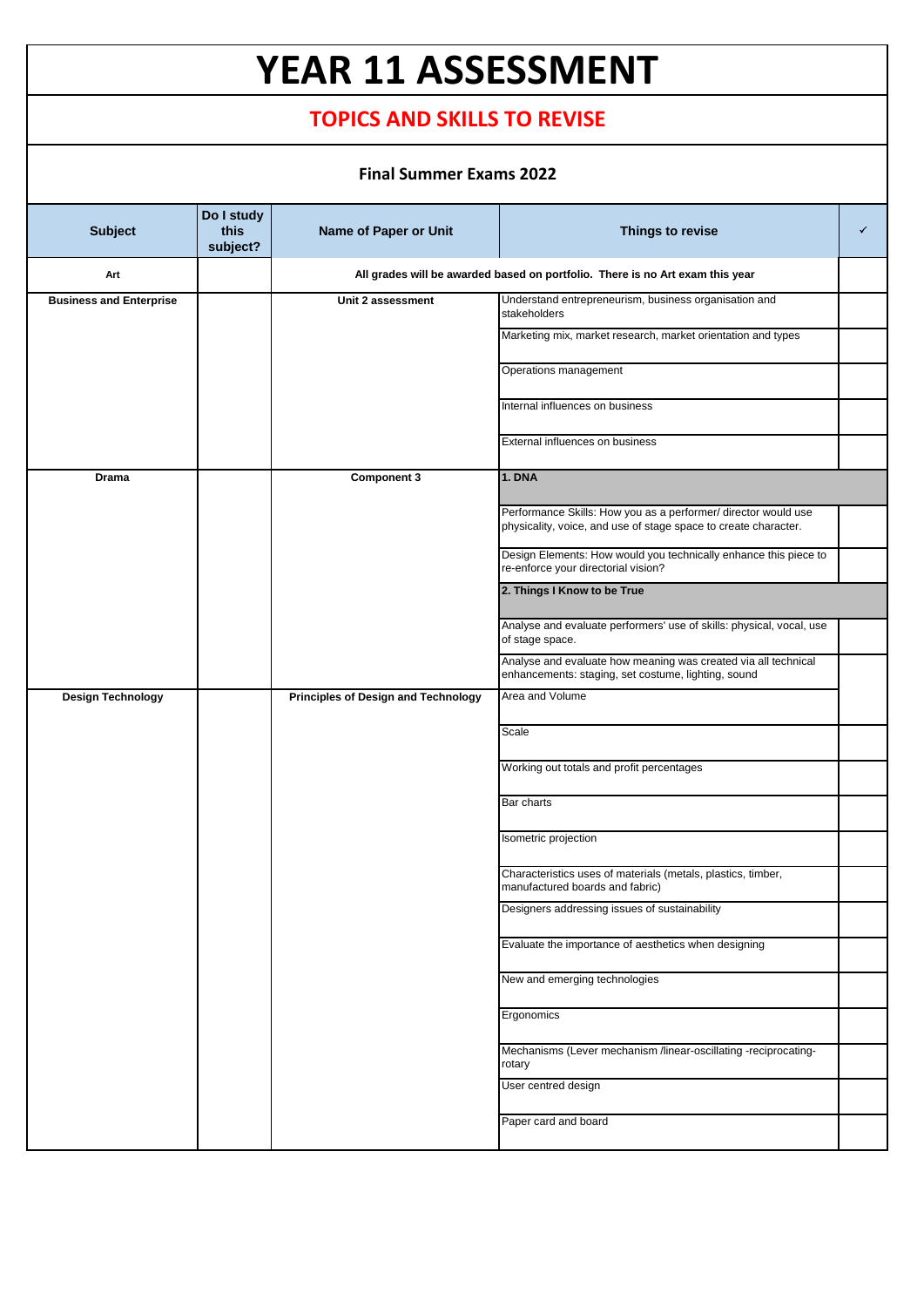| <b>Subject</b>            | Do I study<br>this<br>subject? | Name of Paper or Unit                                      | Things to revise                                                                               | ✓ |
|---------------------------|--------------------------------|------------------------------------------------------------|------------------------------------------------------------------------------------------------|---|
| <b>English Language</b>   |                                | Language Paper 1                                           | Paper 1 - Fiction Writing Skills - Section A                                                   |   |
|                           |                                |                                                            | Comprehension - List 4 things                                                                  |   |
|                           |                                |                                                            | Language analysis and effects on the reader                                                    |   |
|                           |                                |                                                            | Structure analysis and effects on the reader                                                   |   |
|                           |                                |                                                            | Responding to a point of view - language and structure analysis                                |   |
|                           |                                |                                                            | Paper 1 - Section B: Creative Writing                                                          |   |
|                           |                                |                                                            | Best vocabulary                                                                                |   |
|                           |                                |                                                            | Use a variety of sentence structures, paragraphs and punctuation                               |   |
|                           |                                |                                                            | Using creative writing methods                                                                 |   |
|                           |                                |                                                            | Paper 2 - Non Fiction Reading skills:                                                          |   |
|                           |                                |                                                            | True or False                                                                                  |   |
|                           |                                |                                                            | Summary                                                                                        |   |
|                           |                                |                                                            | Language methods analysis and effects on the reader                                            |   |
|                           |                                |                                                            | Comparison of viewpoints and perspectives                                                      |   |
|                           |                                |                                                            | <b>Non Fiction Writing skills:</b>                                                             |   |
|                           |                                |                                                            | Write an article                                                                               |   |
|                           |                                |                                                            | Use a variety of sentence structures and punctuation                                           |   |
|                           |                                |                                                            | Best vocabulary                                                                                |   |
| <b>English Literature</b> |                                | Literature Paper 1M - An Inspector Calls                   | Language methods analysis and effects on the audience                                          |   |
|                           |                                |                                                            | Structure methods analysis and effects on the audience                                         |   |
|                           |                                |                                                            | Context and writer's intention                                                                 |   |
|                           |                                | Literature Paper 1P - Power and Conflict<br>Poetry         | Analysis of 2 poems from the 'power and conflict' cluster (one<br>printed and one from memory) |   |
|                           |                                |                                                            | Language and structure methods analysis and the effects on the<br>reader.                      |   |
|                           |                                |                                                            | Context and writer's intention                                                                 |   |
|                           |                                | Literature Paper 2 - Romeo and Juliet and<br>Unseen poetry | Language methods analysis and effects on the audience                                          |   |
|                           |                                |                                                            | Structure methods analysis and effects on the audience                                         |   |
|                           |                                |                                                            | Context and writer's intention                                                                 |   |
|                           |                                |                                                            | <b>Unseen Poetry</b>                                                                           |   |
|                           |                                |                                                            | Language and structure methods analysis                                                        |   |
|                           |                                |                                                            | Unseen poetry comparison                                                                       |   |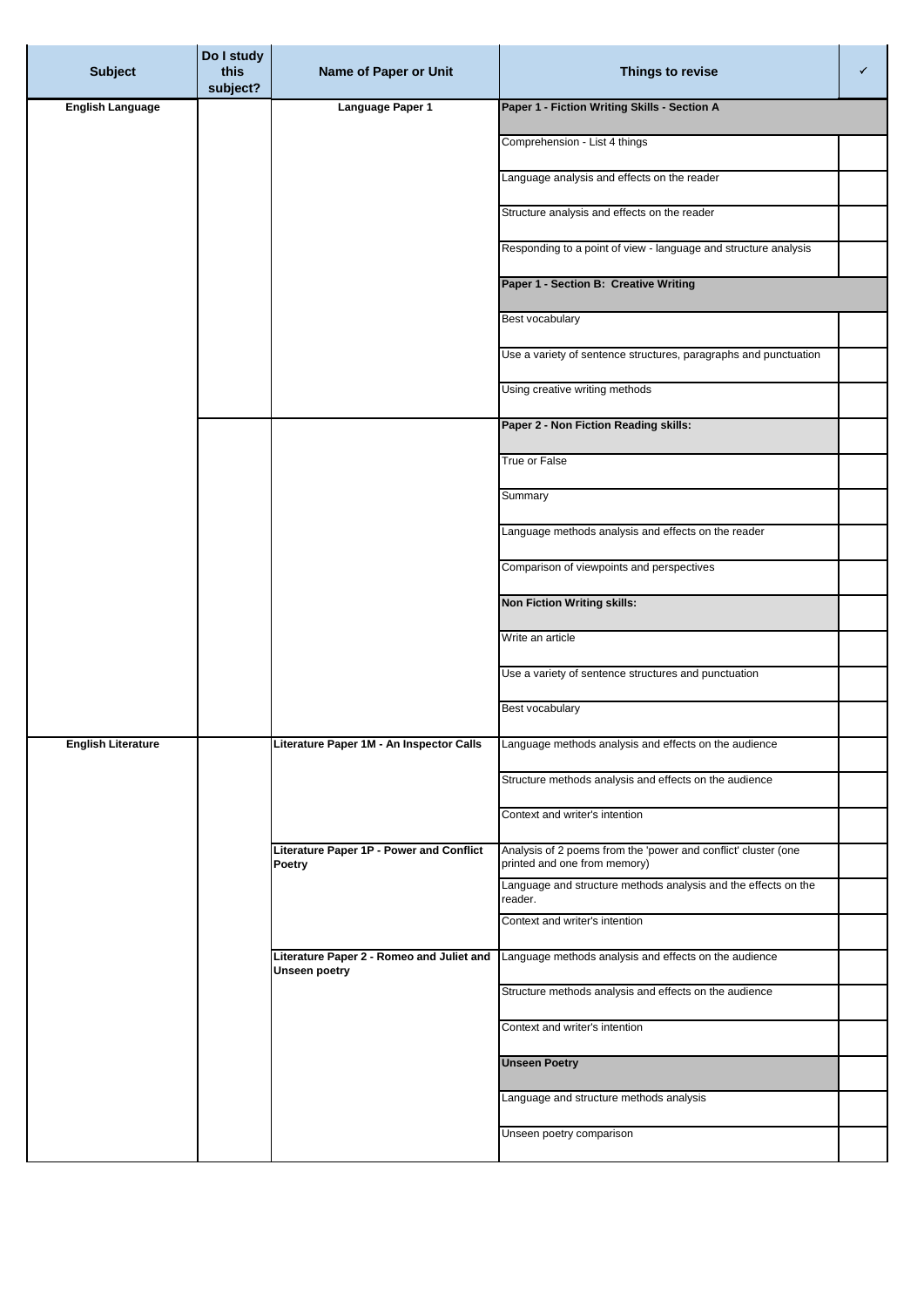|                                 | Do I study       |                                      |                                                                                                                                                                                              |   |
|---------------------------------|------------------|--------------------------------------|----------------------------------------------------------------------------------------------------------------------------------------------------------------------------------------------|---|
| <b>Subject</b>                  | this<br>subject? | Name of Paper or Unit                | Things to revise                                                                                                                                                                             | ✓ |
| French                          |                  | Paper 1 Listening (all Themes - 1-3) | Theme 1:                                                                                                                                                                                     |   |
|                                 |                  |                                      | Me, my family + Friends, Relationships with family and friends,<br>Marriage/partnership                                                                                                      |   |
|                                 |                  |                                      | Technology, social media                                                                                                                                                                     |   |
|                                 |                  | Paper 3 - Reading (all Themes - 1-3) | Holidays                                                                                                                                                                                     |   |
|                                 |                  |                                      | Town, neighbourhood and region                                                                                                                                                               |   |
|                                 |                  |                                      | Social Issues (charity/volunteer work, healthy/unhealthy living)                                                                                                                             |   |
|                                 |                  | Paper 4 - Writing (all Themes - 1-3) | Global Issues                                                                                                                                                                                |   |
|                                 |                  |                                      | Theme 3:                                                                                                                                                                                     |   |
|                                 |                  |                                      | School - my life at school/my studies                                                                                                                                                        |   |
|                                 |                  |                                      |                                                                                                                                                                                              |   |
|                                 |                  |                                      | Future Ambitions - Education Post-16, Jobs + Ambitions                                                                                                                                       |   |
| Geography                       |                  | <b>Geographical Applications</b>     | Fieldwork skills and map skills                                                                                                                                                              |   |
|                                 |                  |                                      | Waste management in Cambridge                                                                                                                                                                |   |
|                                 |                  | Living with the physical environment | <b>Physical Landscapes</b>                                                                                                                                                                   |   |
|                                 |                  |                                      | Coasts                                                                                                                                                                                       |   |
|                                 |                  |                                      | <b>Rivers</b>                                                                                                                                                                                |   |
|                                 |                  |                                      | Hazards                                                                                                                                                                                      |   |
|                                 |                  |                                      | Tectonic and water hazards                                                                                                                                                                   |   |
|                                 |                  |                                      | Rainforest (Amazon)                                                                                                                                                                          |   |
|                                 |                  |                                      | Ecosystems                                                                                                                                                                                   |   |
|                                 |                  |                                      | Hot deserts (Las Vegas)                                                                                                                                                                      |   |
|                                 |                  |                                      |                                                                                                                                                                                              |   |
|                                 |                  | Challenges in the human environment  | Urban issues and challenges in London                                                                                                                                                        |   |
|                                 |                  |                                      |                                                                                                                                                                                              |   |
|                                 |                  |                                      | Urban issues and challenges in Rio                                                                                                                                                           |   |
|                                 |                  |                                      | Resource management                                                                                                                                                                          |   |
|                                 |                  |                                      | Energy in the UK                                                                                                                                                                             |   |
| <b>Health &amp; Social Care</b> |                  | <b>RO21</b>                          | LO1-Rights of the individual and why it is important to maintain<br>those rights (CCCPE, PIES)                                                                                               |   |
|                                 |                  |                                      | LO2- Values of care in health and social care settings, early years<br>settings and why it is important to maintain them.                                                                    |   |
|                                 |                  |                                      | LO3: Legislation (Equality Act 2010, Health and Safety at Work Act<br>1974, Data Protection Act 2018, Mental Health Act 2007, Children<br>Act 2004) and how it may impact different settings |   |
|                                 |                  |                                      | LO4-Person hygiene, safety and security measures used in Health,<br>Social Care and Early years settings and how they protect service<br>users/ providers/ care givers                       |   |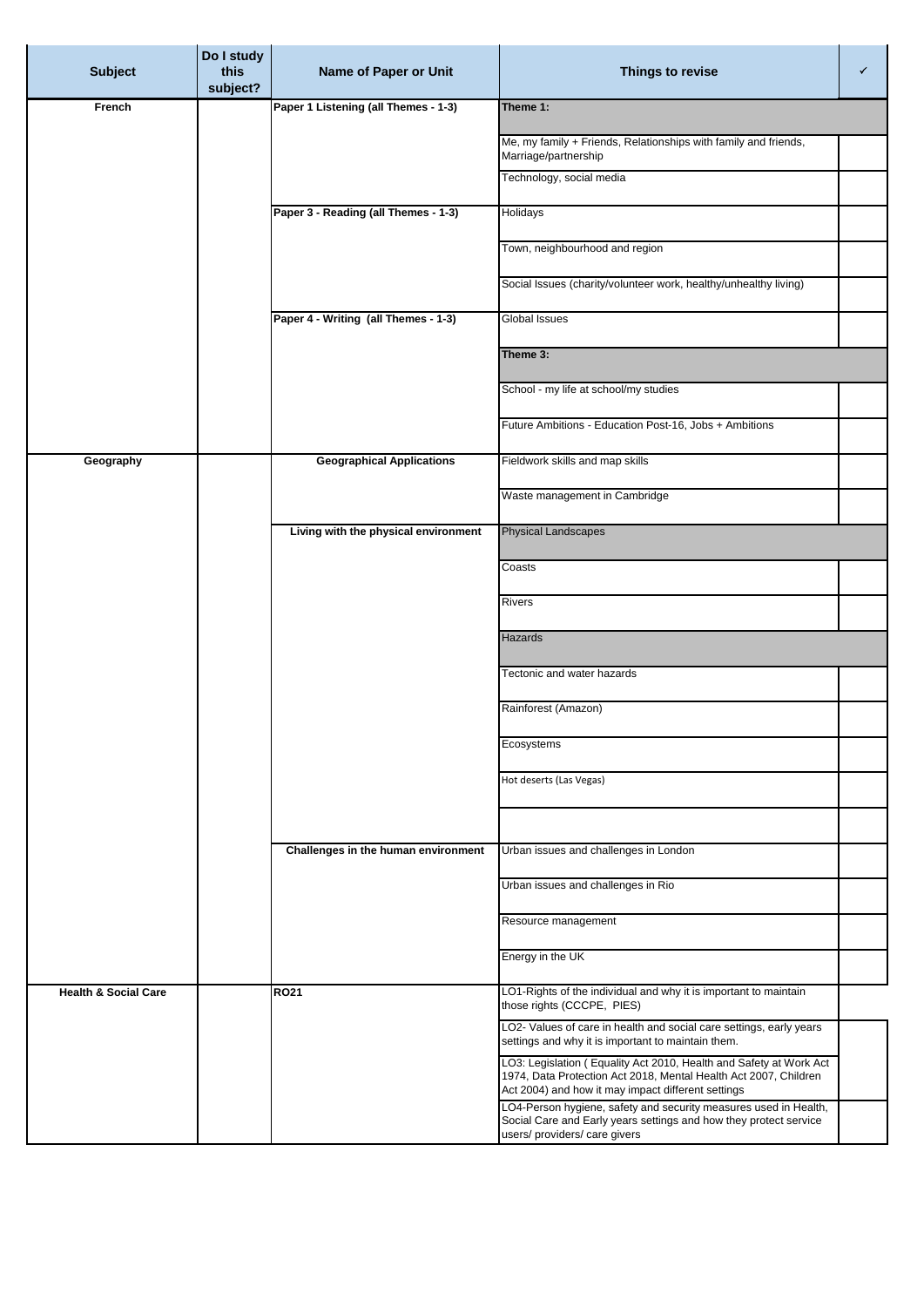| <b>Subject</b> | Do I study<br>this<br>subject? | Name of Paper or Unit                            | Things to revise                                                                                                                                               | ✓ |
|----------------|--------------------------------|--------------------------------------------------|----------------------------------------------------------------------------------------------------------------------------------------------------------------|---|
| <b>History</b> |                                | Early Elizabethan England                        | Early problems                                                                                                                                                 |   |
|                |                                |                                                  | Society (Education & Entertainment)                                                                                                                            |   |
|                |                                |                                                  | Poverty                                                                                                                                                        |   |
|                |                                |                                                  | The Religious Settlement                                                                                                                                       |   |
|                |                                |                                                  | <b>Catholic Plots</b>                                                                                                                                          |   |
|                |                                |                                                  | Foreign Threats (French & Spanish)                                                                                                                             |   |
|                |                                |                                                  | The Spanish Armada                                                                                                                                             |   |
|                |                                |                                                  | Exploration                                                                                                                                                    |   |
|                |                                | Superpower Relations and the Cold War            | The origins of the Cold War (Conferences, Containment, Berlin<br>Blockade, Alliance System)                                                                    |   |
|                |                                |                                                  | Cold War Crises (Hungarian Uprising, Berlin Wall, Cuban Missile Crisis)                                                                                        |   |
|                |                                |                                                  | Détente (Hotline, SALT 1 & 2, Helsinki Agreements) & Prague Spring                                                                                             |   |
|                |                                |                                                  | The Second Cold War (Afghanistan, Carter Doctrine, Star Wars,<br>Evil Empire. Olympic Boycotts)                                                                |   |
|                |                                |                                                  | The End of the Cold War (Gorbachev's policies, Sinatra Doctrine,<br>INF treaty, Fall of the Berlin Wall, Collapse of the Berlin Wall,<br>Collonso of the LISSD |   |
|                |                                | Paper 3 - The USA conflict at Home and<br>Abroad | The Growth of the Civil Rights movement King's non-violent<br>campaigns                                                                                        |   |
|                |                                |                                                  | Montgomery                                                                                                                                                     |   |
|                |                                |                                                  | Birmingham                                                                                                                                                     |   |
|                |                                |                                                  | March on Washington                                                                                                                                            |   |
|                |                                |                                                  | Selma                                                                                                                                                          |   |
|                |                                |                                                  | Chicago                                                                                                                                                        |   |
|                |                                |                                                  | <b>Changes to Education</b>                                                                                                                                    |   |
|                |                                |                                                  | The Brown decision and Little Rock Student protest                                                                                                             |   |
|                |                                |                                                  | Sit ins                                                                                                                                                        |   |
|                |                                |                                                  | Freedom Summer                                                                                                                                                 |   |
|                |                                |                                                  | Freedom Rides                                                                                                                                                  |   |
|                |                                |                                                  | The Role of the Government                                                                                                                                     |   |
|                |                                |                                                  | The Supreme Court                                                                                                                                              |   |
|                |                                |                                                  | Civil Rights & Voting Rights Acts                                                                                                                              |   |
|                |                                |                                                  | Nixon's actions                                                                                                                                                |   |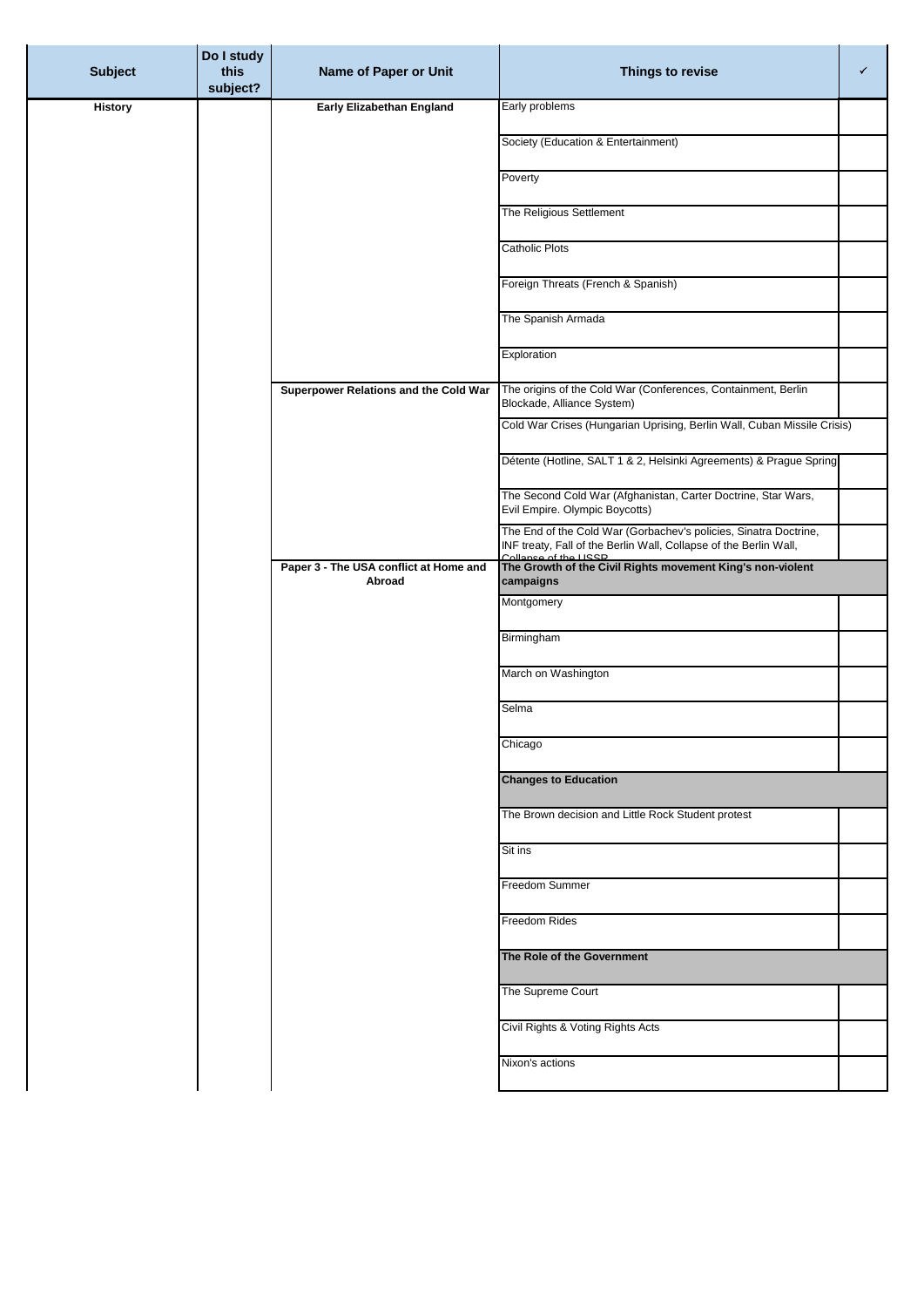| <b>Subject</b> | Do I study<br>this<br>subject? | Name of Paper or Unit                | Things to revise                                                                                       | ✓ |
|----------------|--------------------------------|--------------------------------------|--------------------------------------------------------------------------------------------------------|---|
|                |                                |                                      | The Growth of the Black Power Movement                                                                 |   |
|                |                                |                                      | <b>Black Nationalism</b>                                                                               |   |
|                |                                |                                      | <b>Black Panthers</b>                                                                                  |   |
|                |                                |                                      | The Vietnam War                                                                                        |   |
|                |                                |                                      | Why did the USA become involved in Vietnam? Domino Theory,<br>Actions of Diem, Gulf of Tonkin Incident |   |
|                |                                |                                      | How did American involvement in Vietnam escalate (Eisenhower,<br>Kennedy, Johnson)                     |   |
|                |                                |                                      | How was the Vietnam War fought (Vietcong and American tactics)                                         |   |
|                |                                |                                      | Why did people oppose the war in Vietnam (Students, the media,<br>economic, veterans, political)       |   |
|                |                                |                                      | Why did people support the war in Vietnam - e.g The silent majority                                    |   |
|                |                                |                                      | Why did the USA lose the war in Vietnam                                                                |   |
| Italian        |                                | Paper 1 Listening (all Themes - 1-3) | Theme 1:                                                                                               |   |
|                |                                |                                      | Me, my family + Friends, Relationships with family and friends,<br>Marriage/partnership                |   |
|                |                                |                                      | Technology, social media                                                                               |   |
|                |                                | Paper 3 - Reading (all Themes - 1-3) | Holidays                                                                                               |   |
|                |                                |                                      | Town, neighbourhood and region                                                                         |   |
|                |                                |                                      | Social Issues (charity/volunteer work, healthy/unhealthy living)                                       |   |
|                |                                | Paper 4 - Writing (all Themes - 1-3) | Global Issues                                                                                          |   |
|                |                                |                                      | Theme 3:                                                                                               |   |
|                |                                |                                      | School - my life at school/my studies                                                                  |   |
|                |                                |                                      | Future Ambitions - Education Post-16, Jobs + Ambitions                                                 |   |
| <b>Maths</b>   |                                | Paper 1 (non-calculator)             | Number                                                                                                 |   |
|                |                                |                                      | Algebra                                                                                                |   |
|                |                                |                                      | Ratio                                                                                                  |   |
|                |                                |                                      | Proportion and rates of change                                                                         |   |
|                |                                |                                      | Geometry and Measures                                                                                  |   |
|                |                                |                                      | Probability                                                                                            |   |
|                |                                |                                      | <b>Statistics</b>                                                                                      |   |
|                |                                |                                      |                                                                                                        |   |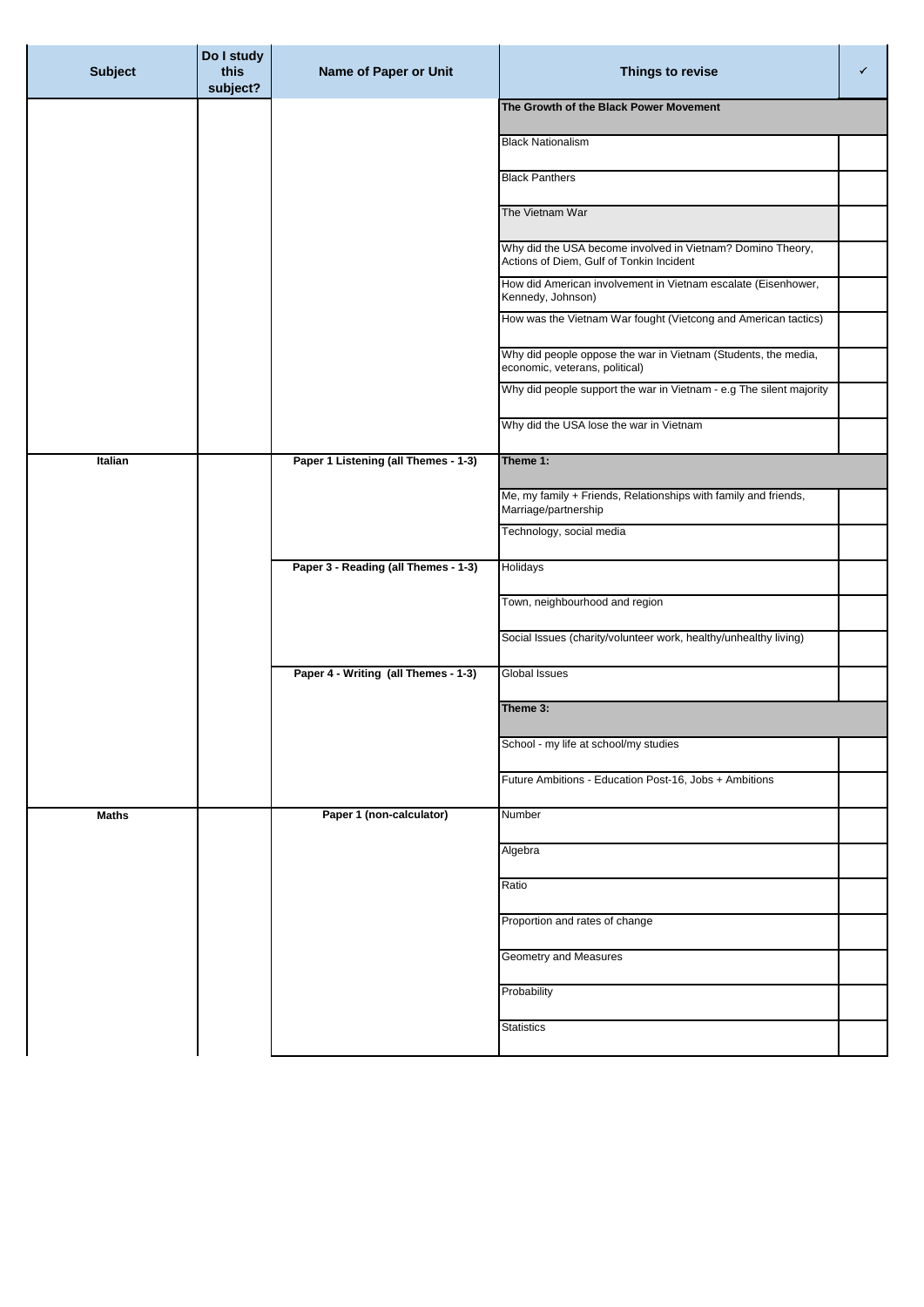| <b>Subject</b>    | Do I study<br>this<br>subject? | Name of Paper or Unit                           | Things to revise                                                                                     | ✓ |
|-------------------|--------------------------------|-------------------------------------------------|------------------------------------------------------------------------------------------------------|---|
|                   |                                | Paper 2 (calculator)                            | Number                                                                                               |   |
|                   |                                |                                                 | Algebra                                                                                              |   |
|                   |                                |                                                 | Ratio                                                                                                |   |
|                   |                                |                                                 | Proportion and rates of change                                                                       |   |
|                   |                                |                                                 | <b>Geometry and Measures</b>                                                                         |   |
|                   |                                |                                                 | Probability                                                                                          |   |
|                   |                                |                                                 | <b>Statistics</b>                                                                                    |   |
|                   |                                | Paper 3                                         | Number                                                                                               |   |
|                   |                                |                                                 | Algebra                                                                                              |   |
|                   |                                |                                                 | Ratio                                                                                                |   |
|                   |                                |                                                 | Proportion and rates of change                                                                       |   |
|                   |                                |                                                 | Geometry and Measures                                                                                |   |
|                   |                                |                                                 |                                                                                                      |   |
|                   |                                |                                                 | Probability                                                                                          |   |
|                   |                                |                                                 | <b>Statistics</b>                                                                                    |   |
| Music (GCSE only) |                                | <b>Listening and Appraising (written paper)</b> | Concerto through time                                                                                |   |
|                   |                                |                                                 | Rhythms of the world                                                                                 |   |
|                   |                                |                                                 | Film Music                                                                                           |   |
|                   |                                |                                                 | Pop Music.                                                                                           |   |
| Portuguese        |                                | Paper 1 - Listening                             | Theme 1 - Identity and Culture                                                                       |   |
|                   |                                | Paper 2 - Speaking                              | Theme 2 - Local area, holiday, travel                                                                |   |
|                   |                                | Paper 3 - Reading                               | Theme 3 - School                                                                                     |   |
|                   |                                | Paper 4 - Writing                               | Theme 4 - Future aspirations, study and work,                                                        |   |
|                   |                                |                                                 | Theme 5. International and global dimension.                                                         |   |
| RE                |                                | Paper 1                                         | Issues of relationships: relationships, sexual relationships, gender<br>prejudice and discrimination |   |
|                   |                                |                                                 | Issues of human rights: human rights and social justice,                                             |   |
|                   |                                |                                                 | prejudice, and discrimination<br>Issues of good and evil: crime and punishment, forgiveness and      |   |
|                   |                                |                                                 | good, evil and suffering<br>Issues of life and death: origin and value of human life, the world,     |   |
|                   |                                |                                                 | beliefs about death and the afterlife                                                                |   |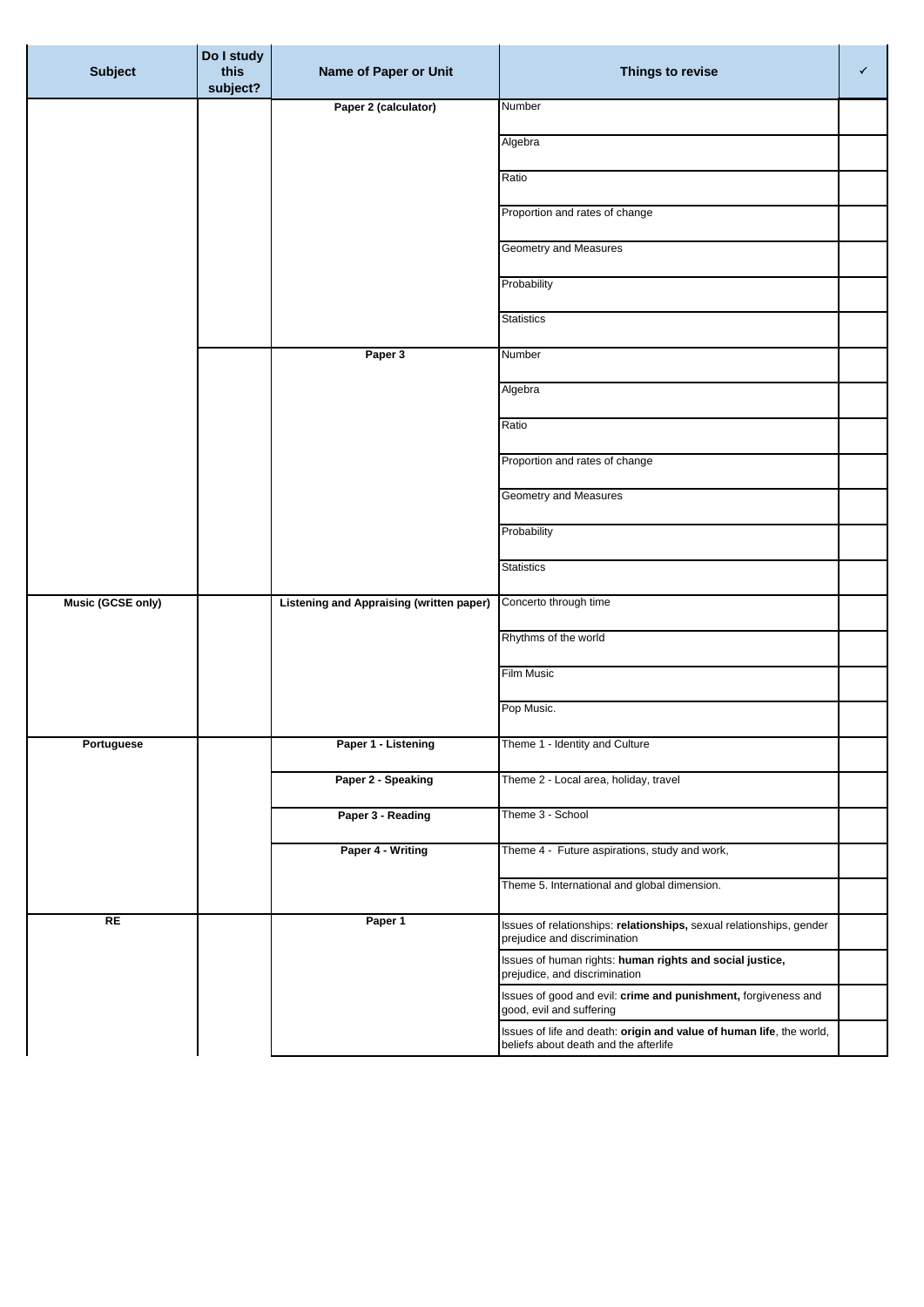| <b>Subject</b>          | Do I study<br>this<br>subject? | Name of Paper or Unit  | Things to revise                                                                   | $\checkmark$ |
|-------------------------|--------------------------------|------------------------|------------------------------------------------------------------------------------|--------------|
|                         |                                | Paper 2                | <b>Christianity Beliefs</b>                                                        |              |
|                         |                                |                        | Nature of God                                                                      |              |
|                         |                                |                        | Jesus Christ                                                                       |              |
|                         |                                |                        | Creation                                                                           |              |
|                         |                                |                        | Salvation                                                                          |              |
|                         |                                |                        | Afterlife                                                                          |              |
|                         |                                |                        | <b>Christianity Practices</b>                                                      |              |
|                         |                                |                        | The worldwide church                                                               |              |
|                         |                                |                        | Forms of worship                                                                   |              |
|                         |                                |                        | Sacraments                                                                         |              |
|                         |                                |                        | Pilgrimage and celebrations                                                        |              |
|                         |                                |                        | Christianity in Britain and the local community                                    |              |
|                         |                                | Paper 3: Islam         | <b>Beliefs</b>                                                                     |              |
|                         |                                |                        | <b>Akhirah</b>                                                                     |              |
|                         |                                |                        | Angels (malaikah)                                                                  |              |
|                         |                                |                        | Prophethood (risalah)                                                              |              |
|                         |                                |                        | The nature of Allah                                                                |              |
|                         |                                |                        | Foundations of faith (six articles of Sunni Islam and five roots of<br>Shia Islam) |              |
|                         |                                |                        | Practices                                                                          |              |
|                         |                                |                        | The five pillars of Sunni Islam                                                    |              |
|                         |                                |                        | Ten obligatory acts of Shia Islam                                                  |              |
|                         |                                |                        | Jihad                                                                              |              |
|                         |                                |                        | Festivals                                                                          |              |
| <b>Combined Science</b> |                                | <b>Biology Paper 1</b> | <b>Cell Biology</b>                                                                |              |
|                         |                                |                        | Organisation                                                                       |              |
|                         |                                |                        | Infection and Response                                                             |              |
|                         |                                |                        | Bioenergetics                                                                      |              |
|                         |                                | <b>Biology Paper 2</b> | <b>B5: Homeostasis and Response</b>                                                |              |
|                         |                                |                        | Reflex arc                                                                         |              |
|                         |                                |                        | The Nervous system                                                                 |              |
|                         |                                |                        | The Endocrine System                                                               |              |
|                         |                                |                        | Glucoregulation                                                                    |              |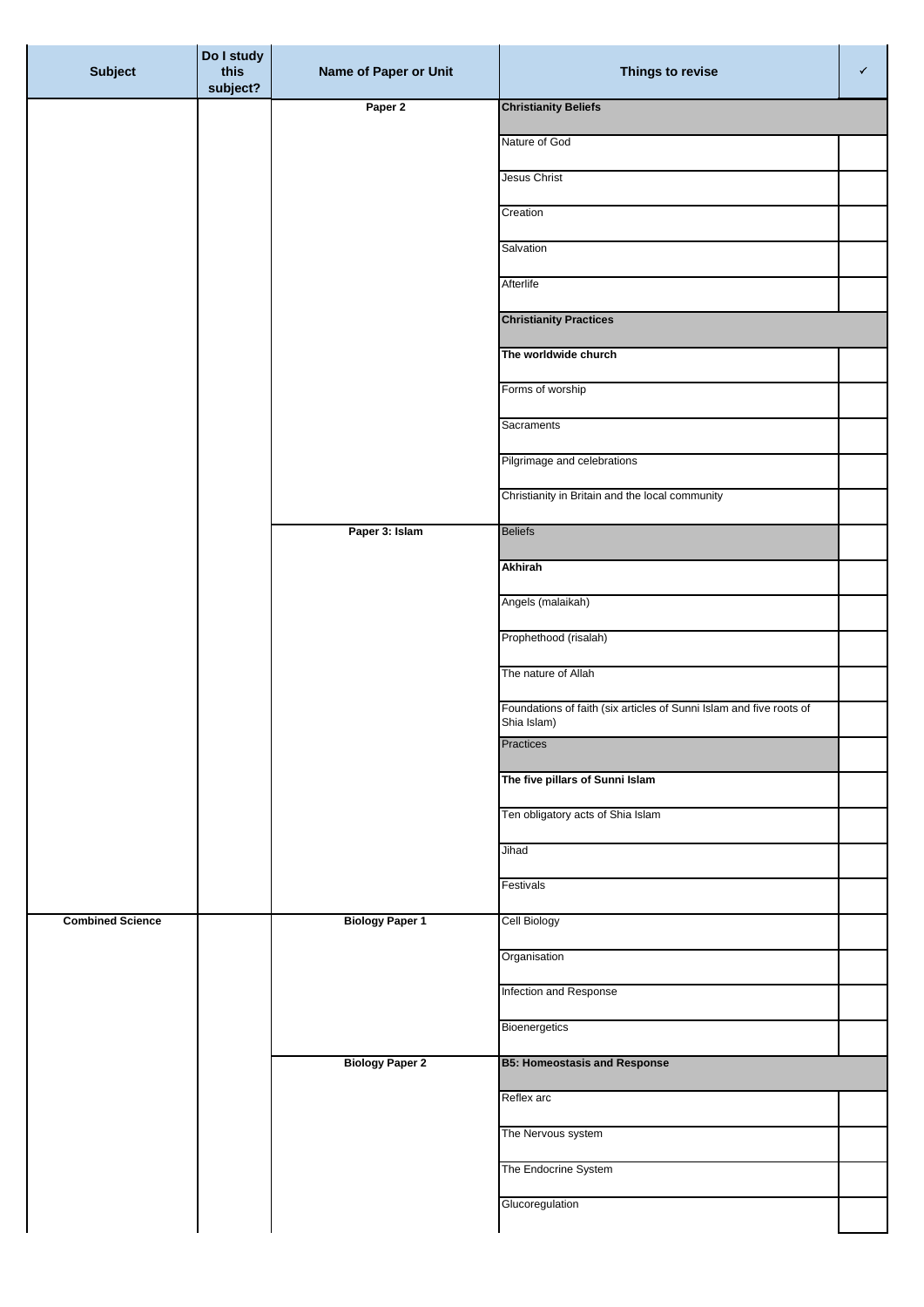| <b>Subject</b> | Do I study<br>this<br>subject? | Name of Paper or Unit | Things to revise                       | $\checkmark$ |
|----------------|--------------------------------|-----------------------|----------------------------------------|--------------|
|                |                                |                       | <b>B7:Ecology</b>                      |              |
|                |                                |                       | Quadrats                               |              |
|                |                                |                       | Line transects                         |              |
|                |                                |                       |                                        |              |
|                |                                |                       | Abiotic and Biotic factors             |              |
|                |                                |                       | Adaptation                             |              |
|                |                                |                       | <b>B6: Inheritance and Evolution</b>   |              |
|                |                                |                       | DNA and the Genome                     |              |
|                |                                |                       | Genetics                               |              |
|                |                                |                       | Evolution                              |              |
|                |                                |                       | Classification                         |              |
|                |                                |                       | Asexual and Sexual Reproduction        |              |
|                |                                |                       |                                        |              |
|                |                                |                       | Meiosis                                |              |
|                |                                |                       | Continuous and Discontinuous variation |              |
|                |                                | Paper 2               | C6- Rates of reaction                  |              |
|                |                                |                       | Le Chatelier's Principle               |              |
|                |                                |                       | Reversible reaction                    |              |
|                |                                |                       | <b>C7- Organic Chemistry</b>           |              |
|                |                                |                       | Reactions of Alkenes and Alkanes       |              |
|                |                                |                       | <b>Fractional Distillation</b>         |              |
|                |                                |                       | Cracking                               |              |
|                |                                |                       |                                        |              |
|                |                                |                       | <b>C8- Chemical Analysis</b>           |              |
|                |                                |                       | Identification of gases                |              |
|                |                                |                       | Flame tests                            |              |
|                |                                |                       | Potable water                          |              |
|                |                                |                       | C9- Earth's Atmosphere                 |              |
|                |                                |                       | Climate Change                         |              |
|                |                                |                       | Global warming                         |              |
|                |                                |                       | <b>C10- Use of Resources</b>           |              |
|                |                                |                       | LCAs                                   |              |
|                |                                |                       |                                        |              |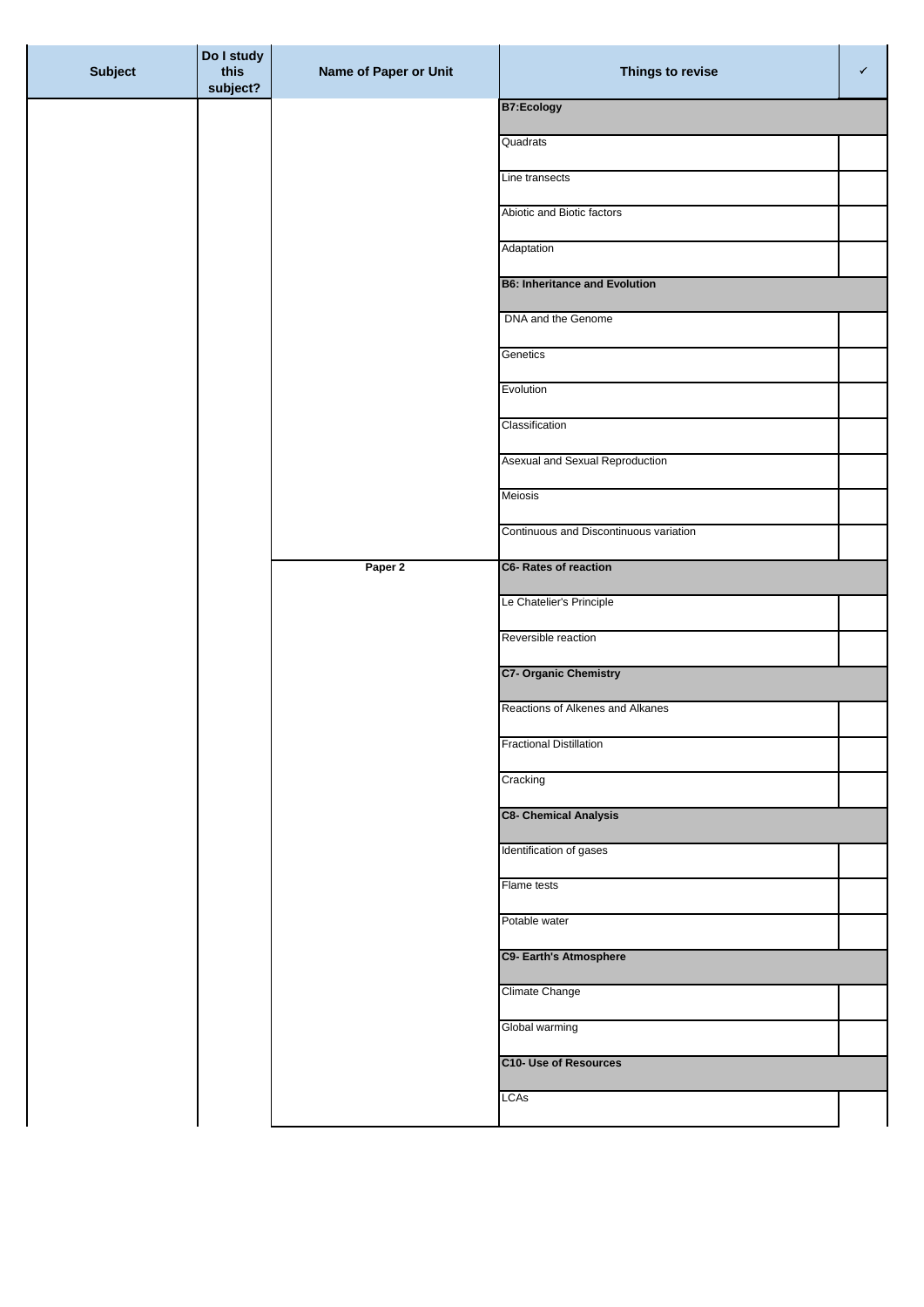| <b>Subject</b>                  | Do I study<br>this<br>subject? | Name of Paper or Unit    | Things to revise                    | ✓ |
|---------------------------------|--------------------------------|--------------------------|-------------------------------------|---|
|                                 |                                | <b>Chemistry Paper 1</b> | Atomic Structure                    |   |
|                                 |                                |                          | Quantitative Chemistry              |   |
|                                 |                                |                          | Bonding                             |   |
|                                 |                                |                          | Chemical changes                    |   |
|                                 |                                |                          | <b>Energy Changes</b>               |   |
|                                 |                                | <b>Physics</b>           | Energy                              |   |
|                                 |                                |                          | Particle Model                      |   |
|                                 |                                |                          | Electricity                         |   |
|                                 |                                |                          | Atomic structure                    |   |
|                                 |                                |                          | Forces                              |   |
| <b>Combined Science Physics</b> |                                | Paper 2                  | P6- Forces                          |   |
|                                 |                                |                          | Distance and Displacement           |   |
|                                 |                                |                          | Scalar and Vector quantities        |   |
|                                 |                                |                          | Speed and velocity-time graphs      |   |
|                                 |                                |                          | Acceleration                        |   |
|                                 |                                |                          | Newton's Laws                       |   |
|                                 |                                |                          | Stopping distances                  |   |
|                                 |                                |                          | Momentum                            |   |
|                                 |                                |                          | P7- Electromagnetism and Magnetism  |   |
|                                 |                                |                          | <b>EM Waves</b>                     |   |
|                                 |                                |                          | Fleming's left hand rule            |   |
|                                 |                                |                          | Magnets                             |   |
| <b>Triple Science</b>           |                                | <b>Biology</b>           | Cell Biology                        |   |
|                                 |                                |                          | Organisation                        |   |
|                                 |                                |                          | Infection and Response              |   |
|                                 |                                |                          | Bioenergetics                       |   |
|                                 |                                | Paper 2                  | <b>B5: Homeostasis and Response</b> |   |
|                                 |                                |                          | Reflex arc                          |   |
|                                 |                                |                          | The Nervous system                  |   |
|                                 |                                |                          | The Endocrine System                |   |
|                                 |                                |                          | Glucoregulation                     |   |
|                                 |                                |                          |                                     |   |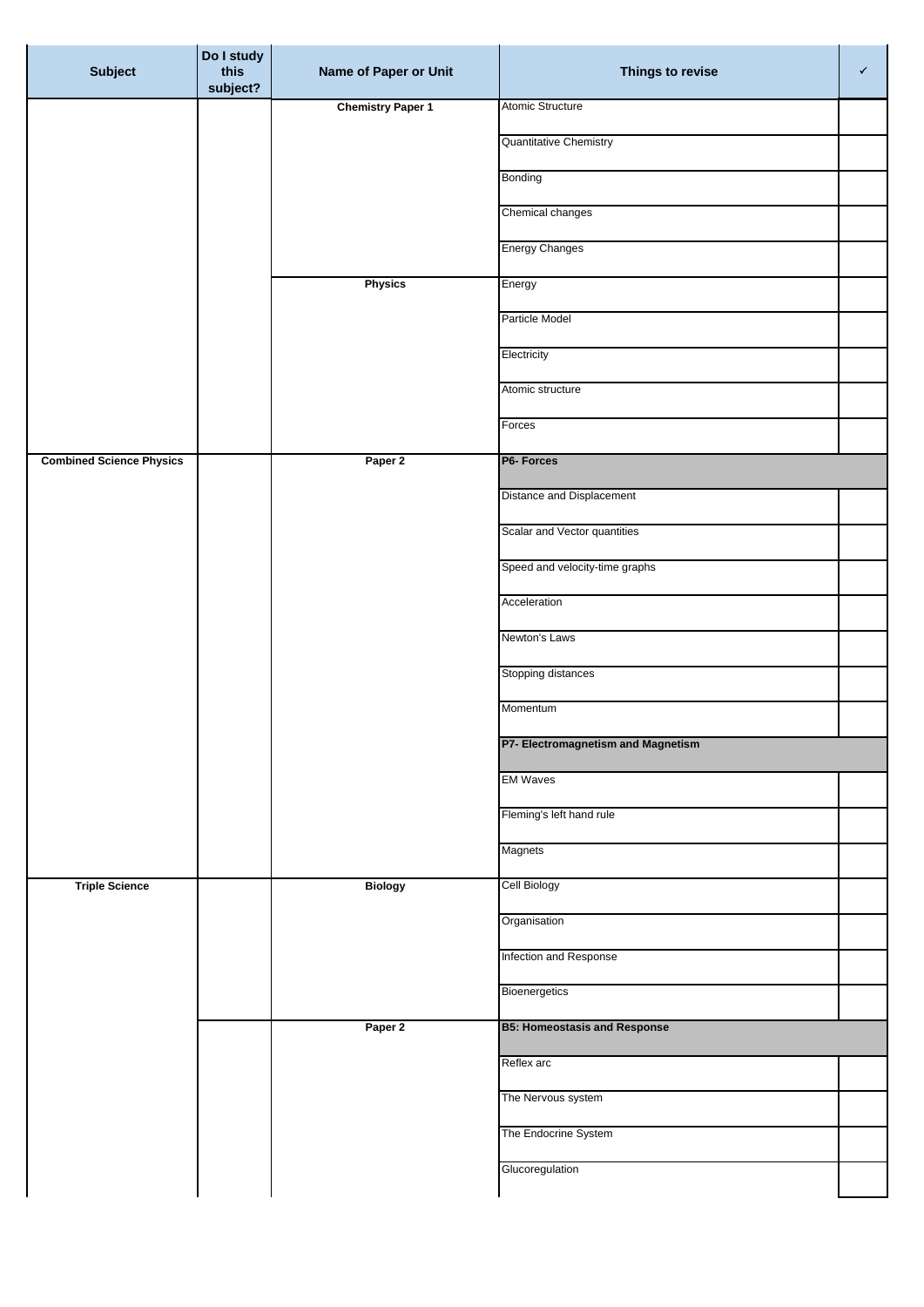| <b>Subject</b> | Do I study<br>this<br>subject? | Name of Paper or Unit | Things to revise                       | ✓ |
|----------------|--------------------------------|-----------------------|----------------------------------------|---|
|                |                                |                       | <b>B7:Ecology</b>                      |   |
|                |                                |                       | Quadrats                               |   |
|                |                                |                       | Line transects                         |   |
|                |                                |                       | Abiotic and Biotic factors             |   |
|                |                                |                       | Adaptation                             |   |
|                |                                |                       | <b>B6: Inheritance and Evolution</b>   |   |
|                |                                |                       | DNA and the Genome                     |   |
|                |                                |                       | Genetics                               |   |
|                |                                |                       | Evolution                              |   |
|                |                                |                       | Classification                         |   |
|                |                                |                       | Asexual and Sexual Reproduction        |   |
|                |                                |                       | <b>Meiosis</b>                         |   |
|                |                                |                       | Continuous and Discontinuous variation |   |
|                |                                |                       | <b>Additional Triple topics</b>        |   |
|                |                                |                       | <b>The Brain</b>                       |   |
|                |                                |                       |                                        |   |
|                |                                |                       | The Eye                                |   |
|                |                                |                       | Osmoregulation and Thermoregulation    |   |
|                |                                |                       | <b>Plant Hormones</b>                  |   |
|                |                                |                       | <b>Trophic Levels</b>                  |   |
|                |                                |                       | Food production and security,          |   |
|                |                                |                       | The theory of evolution                |   |
|                |                                |                       | Speciation                             |   |
|                |                                |                       | <b>Understanding genetics</b>          |   |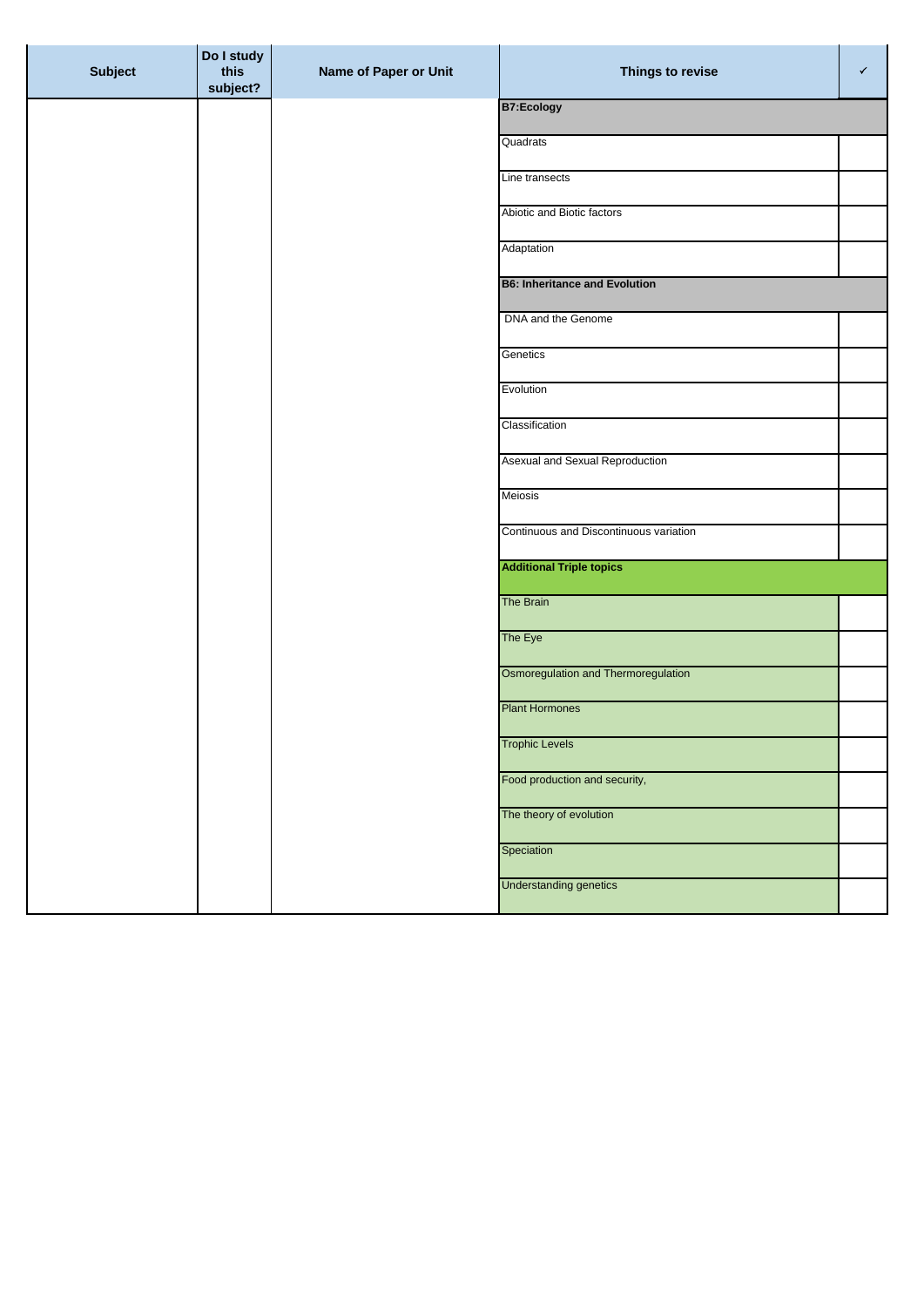| <b>Subject</b>                  | Do I study<br>this<br>subject? | Name of Paper or Unit | Things to revise                                | $\checkmark$ |
|---------------------------------|--------------------------------|-----------------------|-------------------------------------------------|--------------|
| <b>Triple Science Chemistry</b> |                                | <b>Chemistry</b>      | Atomic Structure                                |              |
|                                 |                                |                       | Quantitative Chemistry                          |              |
|                                 |                                |                       | Bonding                                         |              |
|                                 |                                |                       | Chemical changes                                |              |
|                                 |                                |                       | <b>Energy Changes</b>                           |              |
|                                 |                                | Paper 2               | <b>C6- Rates of reaction</b>                    |              |
|                                 |                                |                       | Le Chatelier's Principle                        |              |
|                                 |                                |                       | Reversible reaction                             |              |
|                                 |                                |                       | <b>C7- Organic Chemistry</b>                    |              |
|                                 |                                |                       | Reactions of Alkenes and Alkanes                |              |
|                                 |                                |                       | <b>Fractional Distillation</b>                  |              |
|                                 |                                |                       | Cracking                                        |              |
|                                 |                                |                       | <b>C8- Chemical Analysis</b>                    |              |
|                                 |                                |                       | Identification of gases                         |              |
|                                 |                                |                       | Flame tests                                     |              |
|                                 |                                |                       | Potable water                                   |              |
|                                 |                                |                       | <b>C9- Earth's Atmosphere</b>                   |              |
|                                 |                                |                       | Climate Change                                  |              |
|                                 |                                |                       | Global warming                                  |              |
|                                 |                                |                       | <b>C10- Use of Resources</b>                    |              |
|                                 |                                |                       | <b>LCAs</b>                                     |              |
|                                 |                                |                       | <b>Additional Triple topics</b>                 |              |
|                                 |                                |                       | Reactions of alkenes                            |              |
|                                 |                                |                       | alcohols and carboxylic acids                   |              |
|                                 |                                |                       | Addition and Condensation Polymerisation        |              |
|                                 |                                |                       | Amino acids                                     |              |
|                                 |                                |                       | Identifying ions                                |              |
|                                 |                                |                       | Chemical analysis of negative and positive ions |              |
|                                 |                                |                       | Flame spectroscopy                              |              |
|                                 |                                |                       | <b>Instrumental Methods</b>                     |              |
|                                 |                                |                       | Corrosion, Ceramics                             |              |
|                                 |                                |                       | Polymers                                        |              |
|                                 |                                |                       |                                                 |              |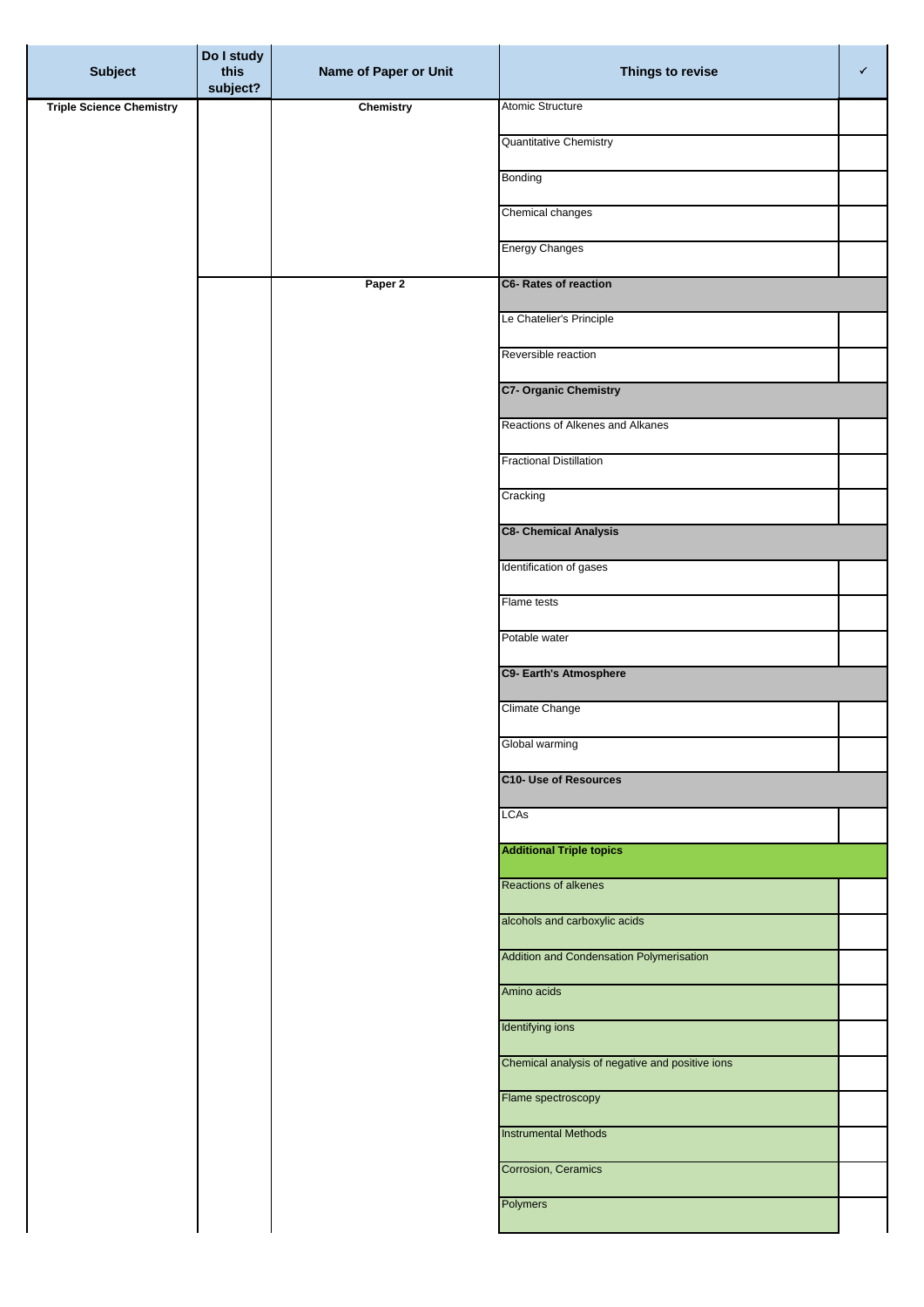| <b>Subject</b>                | Do I study<br>this<br>subject? | Name of Paper or Unit | Things to revise                                    | $\checkmark$ |
|-------------------------------|--------------------------------|-----------------------|-----------------------------------------------------|--------------|
|                               |                                |                       | Composites                                          |              |
|                               |                                |                       | <b>Haber Process</b>                                |              |
|                               |                                |                       | <b>NPK</b> fertilisers                              |              |
| <b>Triple Science Physics</b> |                                | <b>Physics</b>        | Energy                                              |              |
|                               |                                |                       | Particle Model                                      |              |
|                               |                                |                       | Electricity                                         |              |
|                               |                                |                       | Atomic structure                                    |              |
|                               |                                |                       | Forces                                              |              |
|                               |                                | Paper 2               | P6- Forces                                          |              |
|                               |                                |                       | Distance and Displacement                           |              |
|                               |                                |                       | Scalar and Vector quantities                        |              |
|                               |                                |                       | Speed and velocity-time graphs                      |              |
|                               |                                |                       | Acceleration                                        |              |
|                               |                                |                       | Newton's Laws                                       |              |
|                               |                                |                       | Stopping distances                                  |              |
|                               |                                |                       | Momentum                                            |              |
|                               |                                |                       | P7- Electromagnetism and Magnetism                  |              |
|                               |                                |                       | <b>EM Waves</b>                                     |              |
|                               |                                |                       | Fleming's left hand rule                            |              |
|                               |                                |                       | Magnets                                             |              |
|                               |                                |                       | <b>Additional Triple topics</b>                     |              |
|                               |                                |                       | <b>Moments</b>                                      |              |
|                               |                                |                       | Levers                                              |              |
|                               |                                |                       | Gears                                               |              |
|                               |                                |                       | Atmospheric pressure                                |              |
|                               |                                |                       | Pressure in a Fluid                                 |              |
|                               |                                |                       | <b>Changes in Momentum</b>                          |              |
|                               |                                |                       | <b>Reflection and Refraction</b>                    |              |
|                               |                                |                       | Sound waves and Waves for detection and Exploration |              |
|                               |                                |                       |                                                     |              |
|                               |                                |                       | Lenses                                              |              |
|                               |                                |                       | Visible light and Black body radiation              |              |